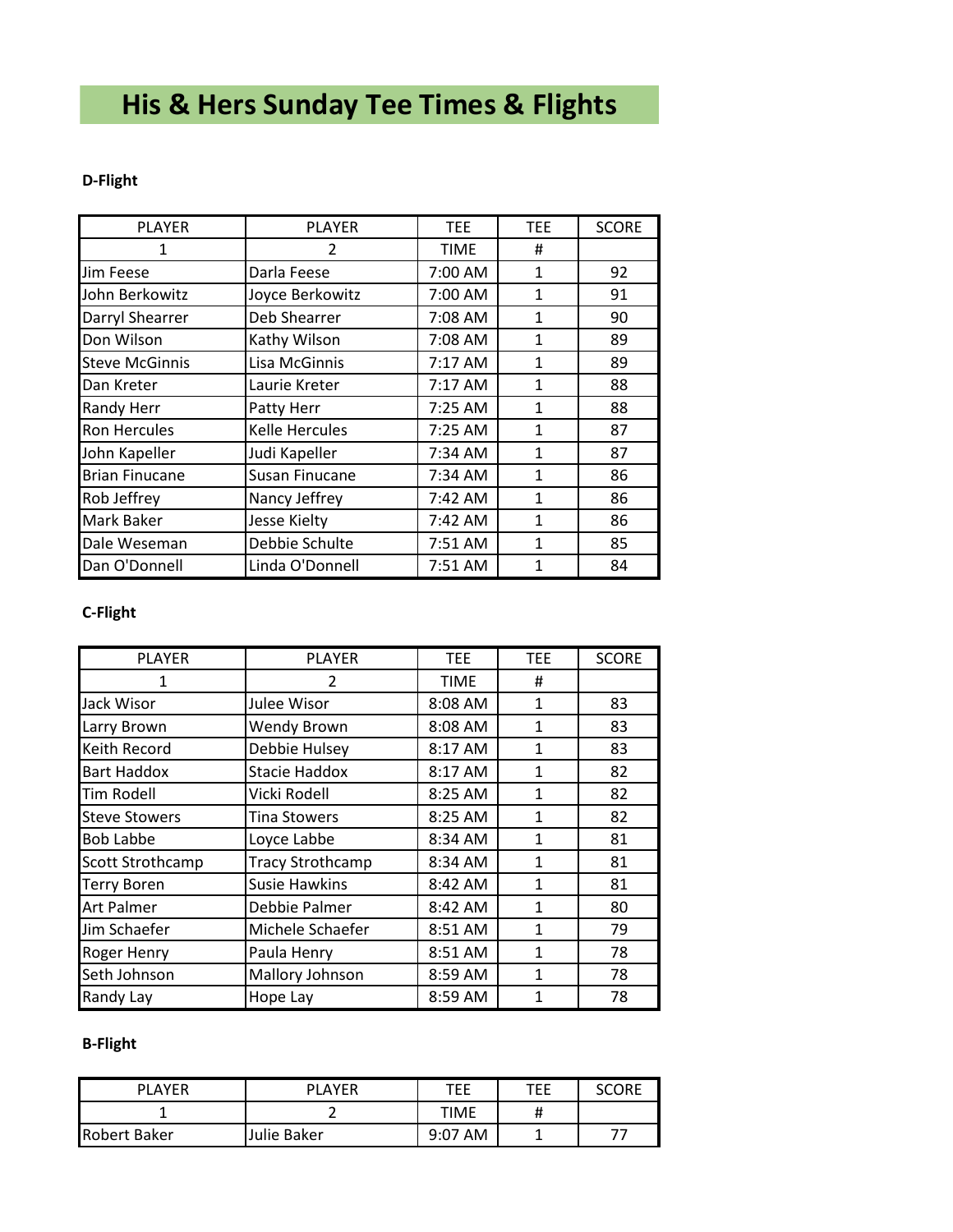| <b>Tom Palitzsch</b> | <b>Missy Palitzsch</b>     | 9:07 AM   | $\mathbf{1}$ | 77 |
|----------------------|----------------------------|-----------|--------------|----|
| Jason Belt           | <b>Heather Robert Belt</b> | 9:26 AM   | 1            | 77 |
| Alan Honerkamp       | Sandy Honerkamp            | 9:26 AM   | 1            | 77 |
| David Hult           | Lisa Hult                  | $9:34$ AM | $\mathbf{1}$ | 77 |
| <b>Eric Harris</b>   | <b>Erica Harris</b>        | 9:34 AM   | $\mathbf{1}$ | 76 |
| <b>Bill Renick</b>   | Deb Renick                 | 9:43 AM   | 1            | 76 |
| <b>Keith Liston</b>  | Jeanne Liston              | 9:43 AM   | $\mathbf{1}$ | 76 |
| Jim Knotek           | <b>Trudy Knotek</b>        | 9:51 AM   | $\mathbf{1}$ | 76 |
| Jim Chism            | Marcia Chism               | 9:51 AM   | $\mathbf{1}$ | 76 |
| Larry Dillon         | Kathy Dillon               | 10:00 AM  | $\mathbf{1}$ | 75 |
| <b>Tom Bartlett</b>  | <b>Sherie Bartlett</b>     | 10:00 AM  | $\mathbf{1}$ | 75 |
| <b>Kyle Martin</b>   | <b>Adell Martin</b>        | 10:08 AM  | $\mathbf{1}$ | 75 |
| <b>Ron King</b>      | Debbie King                | 10:08 AM  | $\mathbf{1}$ | 75 |
| Randy Blackwell      | Lisa King                  | 10:17 AM  | 1            | 75 |
| <b>Randy Counts</b>  | Renae Cuneio               | 10:17 AM  | $\mathbf{1}$ | 75 |

# **A-Flight**

| <b>PLAYER</b>         | <b>PLAYER</b>        | <b>TEE</b>  | <b>TEE</b>     | <b>SCORE</b> |
|-----------------------|----------------------|-------------|----------------|--------------|
|                       | 2                    | <b>TIME</b> | #              |              |
| <b>Bob Cissell</b>    | Connie Cissell       | 10:25 AM    | $\mathbf{1}$   | 71           |
| Allen Scott           | <b>Helen Scott</b>   | 10:25 AM    | $\mathbf{1}$   | 71           |
| Kevin Fitzpatrick     | Pat Fitzpatrick      | 10:34 AM    | $\mathbf{1}$   | 71           |
| <b>Tracy Protsman</b> | Lisa Protsman        | 10:34 AM    | $\mathbf{1}$   | 72           |
| John Schmidt          | Patty Schmidt        | 10:42 AM    | $\mathbf{1}$   | 72           |
| Randy Rucker          | <b>Shelly Rucker</b> | 10:42 AM    | $\mathbf{1}$   | 72           |
| <b>Rick Rother</b>    | Kimi Rother          | 10:51 AM    | $\mathbf{1}$   | 73           |
| <b>Stan Powers</b>    | Pam Powers           | 10:51 AM    | $\mathbf{1}$   | 73           |
| <b>Greg Nash</b>      | Leslie Osick         | 10:59 AM    | $\mathbf{1}$   | 73           |
| Ben Jacobi            | Megan Jacobi         | 10:59 AM    | $\mathbf{1}$   | 74           |
| Dave Newby            | Ruth Ann Newby       | 11:08 AM    | $\mathbf{1}$   | 74           |
| Mark Kolich           | Mary Kolich          | 11:08 AM    | $\mathbf{1}$   | 74           |
| Jeremy Reidelberger   | Sheena Reidelberger  | 11:16 AM    | $\mathbf{1}$   | 74           |
| Chris Lakin           | Diana Lakin          | 11:16 AM    | $\mathbf{1}$   | 74           |
| George Brown          | Nancy Brown          | 11:25 AM    | $\mathbf{1}$   | 74           |
| John Richardson       | Abbie Richardson     | 11:25 AM    | $\mathbf{1}$   | 74           |
| <b>Kevin Edwards</b>  | Joan Edwards         | 11:33 AM    | $\overline{1}$ | 74           |
| Joe Gorman            | Sara Gorman          | 11:33 AM    | $\mathbf{1}$   | 74           |
| Dave Gerdeman         | Janet Gerdeman       | 11:42 AM    | 1              | 74           |

# **Championship**

| Jim Ball            | Carla Ball             | $11:42 \, \text{AM}$ |    |
|---------------------|------------------------|----------------------|----|
| Al Wilson           | <b>Stephanie Story</b> | 11:50 AM             |    |
| John Brazell        | <b>Jean Brazell</b>    | $11:50$ AM           | 70 |
| <b>Adam Mistler</b> | Amv Mistler            | 11:59 AM             |    |